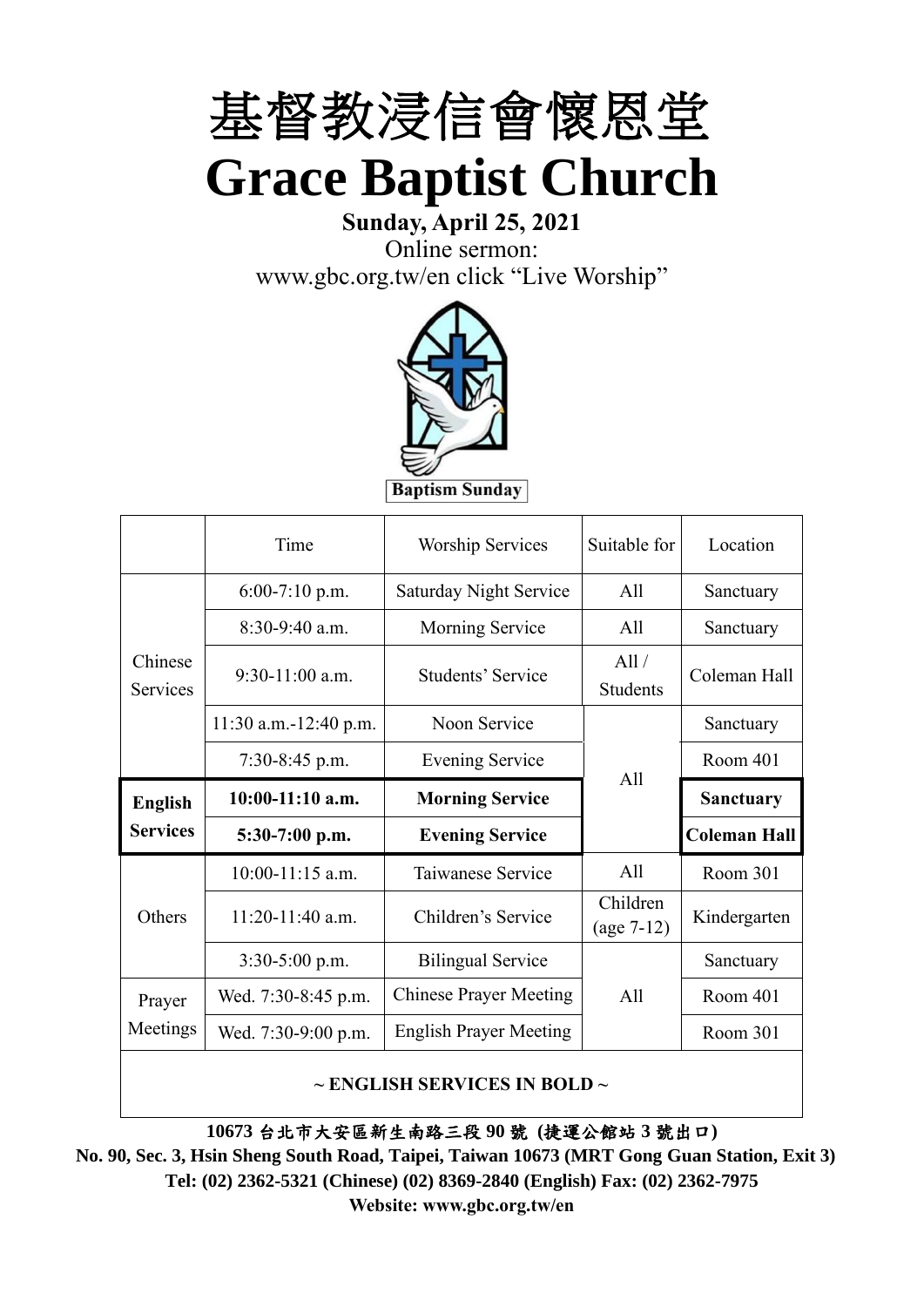| <b>Welcome to Grace Baptist Church English Congregation.</b><br>Thank you for choosing to worship with us and celebrate the glory of our Lord. |                                                                                                                 |                                                                       |  |  |  |
|------------------------------------------------------------------------------------------------------------------------------------------------|-----------------------------------------------------------------------------------------------------------------|-----------------------------------------------------------------------|--|--|--|
| Morning Worship Service - 10:00 a.m.<br>Sunday, April 25, 2021 (Sanctuary)                                                                     |                                                                                                                 |                                                                       |  |  |  |
| Prelude<br>Greeting/Prayer<br>Worship through Music                                                                                            | "Turn Your Eyes"<br>"Jesus Strong and Kind"                                                                     | Monica Kong<br>Armand Lim                                             |  |  |  |
| Pastoral Prayer<br>Worship through Music                                                                                                       | "There Is a Higher Throne"<br>"Our Heart"                                                                       | Pastor Nick Brideson<br>Armand Lim                                    |  |  |  |
| <b>Offertory Prayer</b><br>Tithes and Offerings<br>Doxology                                                                                    |                                                                                                                 | Sarah Im                                                              |  |  |  |
| <b>Special Music</b><br>Pray for Our Church (Announcements)<br><b>Scripture Reading</b>                                                        | "Amazing Grace"<br>Matthew 28:18-20; 2 Corinthians 5:16-21                                                      | Hallel Singers<br>Minister Kevin Wang                                 |  |  |  |
| Message<br><b>Response Song</b><br>Benediction<br>Welcome                                                                                      | Great Commission, Our Commission<br>"Grace Alone"                                                               | Senior Pastor Peter Wu                                                |  |  |  |
| Closing Song<br>Postlude                                                                                                                       | "As the Lord Is with Us"                                                                                        | Armand Lim<br>Monica Kong                                             |  |  |  |
|                                                                                                                                                | Nursery care is available in the "Cry Room" at the back of<br>the Sanctuary during the Morning Worship Service. |                                                                       |  |  |  |
|                                                                                                                                                | Evening Worship Service - 5:30 p.m.<br>Sunday, April 25, 2021 (Coleman Hall)                                    |                                                                       |  |  |  |
| Prelude<br>Prayer<br>Worship through Music                                                                                                     | "The Saving One"                                                                                                | Michael Tsai<br>Alex Chen, Leader                                     |  |  |  |
| Greeting<br>Pastoral Prayer                                                                                                                    |                                                                                                                 | Minister Kevin Wang<br>Pastor Nick Brideson                           |  |  |  |
| <b>Introduce Baptism Candidates</b>                                                                                                            |                                                                                                                 | $\mathbf{r}$ , and $\mathbf{r}$ , and $\mathbf{r}$ , and $\mathbf{r}$ |  |  |  |

Baptismal Scripture Reading Matthew 28:16-20 Minister Kevin Wang

Baptisms<br>
Worship through Music *Chill My Ways Are Known to You Pastor Nick Brideson*<br>
Alex Chen, Leader "All My Ways Are Known to You" *"Turn Your Eyes" "The Lord Is My Salvation"* Offertory Prayer Winnie Liang

Scripture Reading<br>
Minister Kevin Wang<br>
Minister Kevin Wang<br>
Minister Kevin Wang<br>
Pastor Nick Brideson Message How Can I Be Saved?<br>
Response Song "Speak O Lord" "Speak O Lord"

"The Saving One" Alex Chen, Leader

Michael Tsai

#### **Our Vision Is to Spread the Gospel**

To achieve this, we aim:

Pray for Baptized Brothers and Sisters

Meditation and Prayer

Tithes and Offerings

Closing Prayer Welcome<br>Closing Song

- ⚫ To become a house of prayer ⚫ Through prayer, to build the body of Christ
- ⚫ From the body, to do the work of mission in Taipei, Taiwan, and neighboring countries *"but you will receive power when the Holy Spirit has come upon you; and you shall be My witnesses both in Jerusalem, and in all Judea and Samaria, and even to the remotest part of the earth." -* Acts 1:8 (NASB)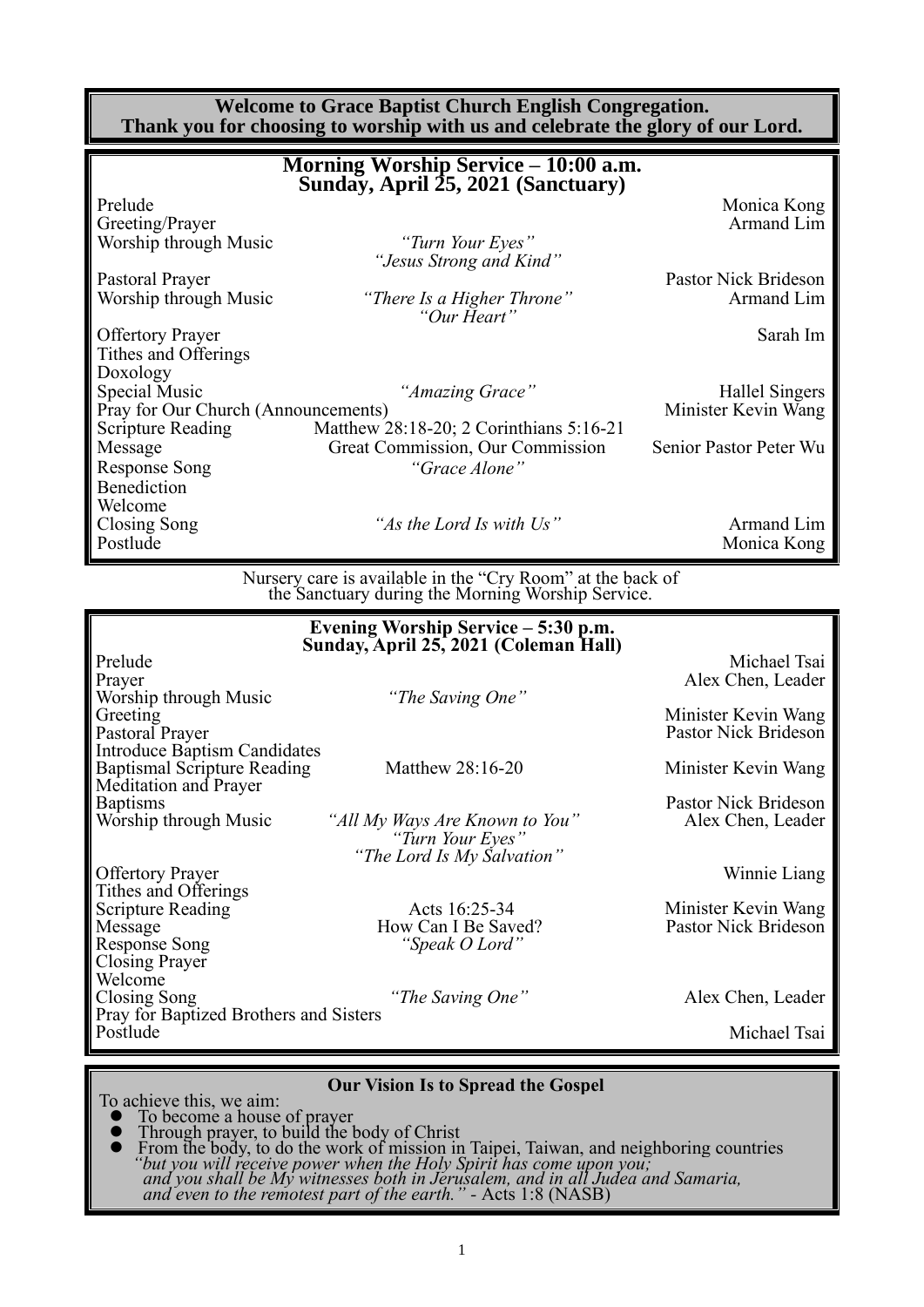# **Sermon Topic: Great Commission, Our Commission Scripture: Matthew 28:18-20; 2 Corinthians 5:16-21 Speaker: Senior Pastor Peter Wu AM- April 25, 2021**

#### **Scripture: Matthew 28:18-20; 2 Corinthians 5:16-21 (NASB)**

#### **Matthew 28:18-20**

<sup>18</sup> And Jesus came up and spoke to them, saying, "All authority in heaven and on earth has been given to Me. <sup>19</sup> Go, therefore, and make disciples of all the nations, baptizing them in the name of the Father and the Son and the Holy Spirit, <sup>20</sup> teaching them to follow all that I commanded you; and behold, I am with you always, to the end of the age."

#### **2 Corinthians 5:16-21**

<sup>16</sup> Therefore from now on we recognize no one by the flesh; even though we have known Christ by the flesh, yet now we know Him in this way no longer. <sup>17</sup> Therefore if anyone is in Christ, this person is a new creation; the old things passed away; behold, new things have come. <sup>18</sup> Now all these things are from God, who reconciled us to Himself through Christ and gave us the ministry of reconciliation,  $19$  namely, that God was in Christ reconciling the world to Himself, not counting their wrongdoings against them, and He has committed to us the word of reconciliation.

<sup>20</sup> Therefore, we are ambassadors for Christ, as though God were making an appeal through us; we beg you on behalf of Christ, be reconciled to God.  $^{21}$  He made Him who knew no sin to be sin in our behalf, so that we might become the righteousness of God in Him.

#### **Notes:**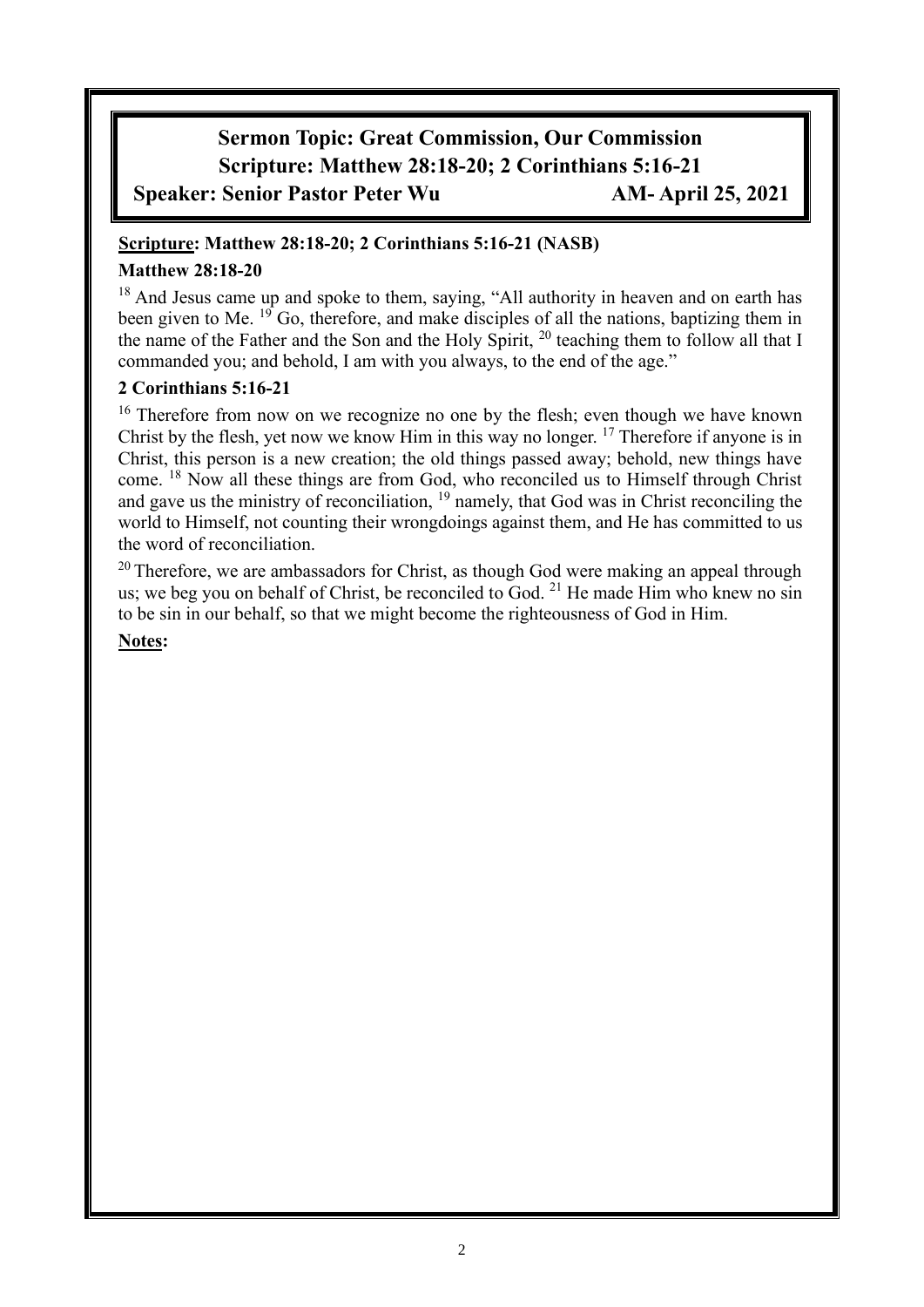# **Sermon Topic: How Can I Be Saved? Scripture: Acts 16:25-34**

## **Speaker: Pastor Nick Brideson PM - April 25, 2021**

#### **Scripture: Acts 16:25-34 (NASB)**

<sup>25</sup> But about midnight Paul and Silas were praying and singing hymns of praise to God, and the prisoners were listening to them;  $^{26}$  and suddenly there came a great earthquake, so that the foundations of the prison house were shaken; and immediately all the doors were opened and everyone's chains were unfastened. <sup>27</sup> When the jailer awoke and saw the prison doors opened, he drew his sword and was about to kill himself, supposing that the prisoners had escaped. <sup>28</sup> But Paul cried out with a loud voice, saying, "Do not harm yourself, for we are all here!" <sup>29</sup> And he called for lights and rushed in, and trembling with fear he fell down before Paul and Silas, <sup>30</sup> and after he brought them out, he said, "Sirs, what must I do to be saved?"

 $31$  They said, "Believe in the Lord Jesus, and you will be saved, you and your household."  $32$ And they spoke the word of the Lord to him together with all who were in his house.<sup>33</sup> And he took them that very hour of the night and washed their wounds, and immediately he was baptized, he and all his household. <sup>34</sup> And he brought them into his house and set food before them, and rejoiced greatly, having believed in God with his whole household.

**Notes:**

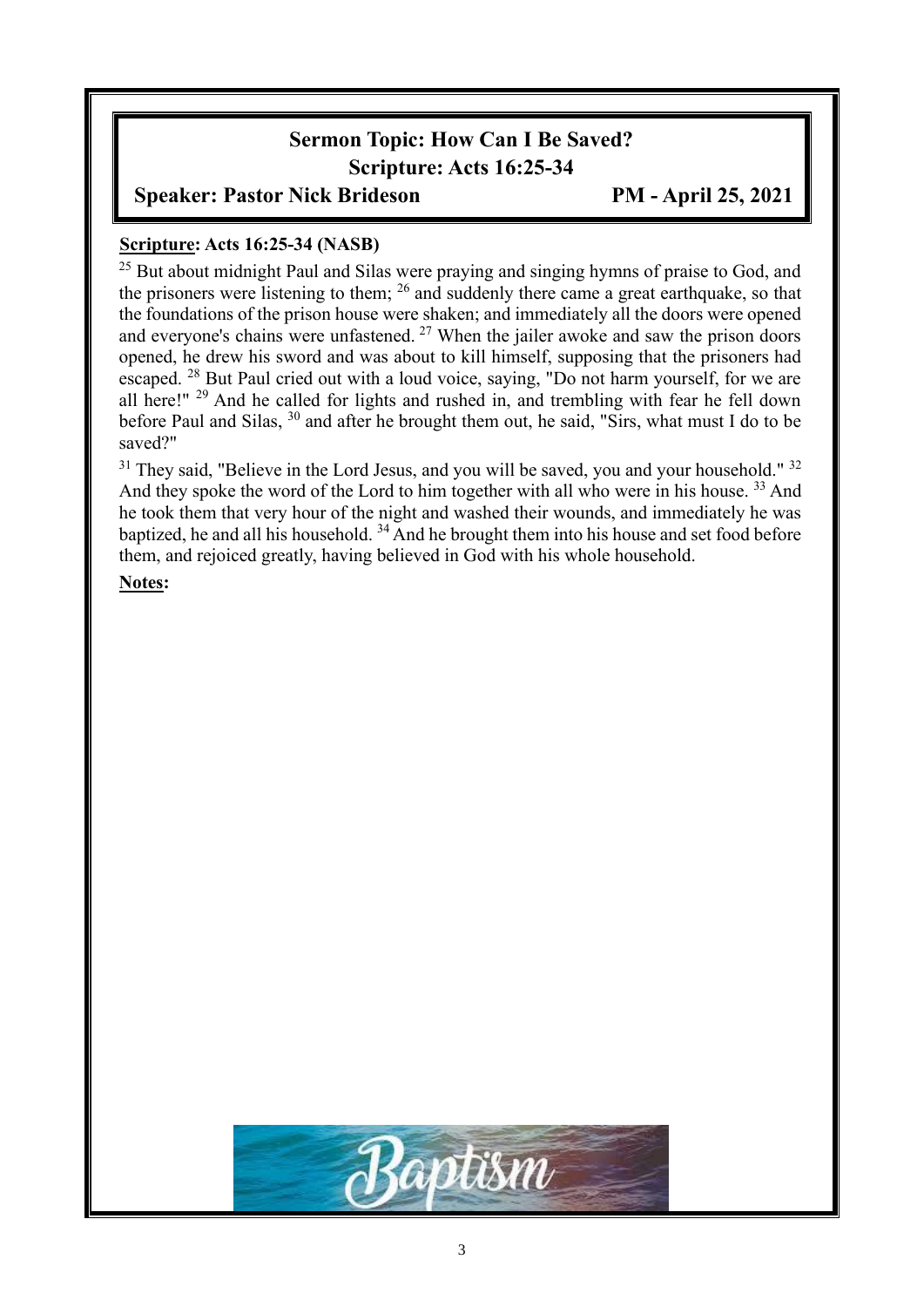## **Location Change for Evening Service & Baptism Service TODAY**

The English Evening Service will be holding our baptism service *in the Sanctuary* starting at 5:30 p.m. **TODAY**. The regular Evening Service will be combined with this quarterly Baptism Service.

There will be a gospel message during the service so please invite your loved ones to attend and pray for their openness to the message.

Below are the people from the English Congregation who will be baptized: *Regina Pai, Banyan Olds, and Charlie Su (Charlie)*

If you feel called to be baptized, please contact SueJenny Hsu at [suejenny@gbc.org.tw](mailto:suejenny@gbc.org.tw) for information.

## **Child Dedication Register TODAY**

Child dedication will be held during the Morning Service on May 9. It is to dedicate children between the ages of 0-6 years old. Deadline for registration is **TODAY**.

- Please email SueJenny [\(suejenny@gbc.org.tw\)](mailto:suejenny@gbc.org.tw) to register with the following information: 1. Parent(s)' names, cell phone number, email address
- 2. Child's name, gender, date of birth
- 

## **Blood Donation TODAY**

Those of us blessed with good health, please come and help others by donating blood 9:00 a.m.–5:00 p.m.in front of GBC. Requirements for the donation are: 1) Between 17 and 65 years old; 2) show your ID/ARC; 3) Not had hepatitis in the last 12 years; 4) Not pregnant

## **Orphanage visit TODAY**

We will meet in Room 403 at 1:00 p.m. for preparation and leave GBC from the front door at 2:00 p.m. No training is required. *Participants in this ministry must be registered members of GBC.*

# **Intimacy Marriage Camp (in Chinese) Register TODAY**

This camp focuses on helping the love between husband and wife to grow stronger during their lives. It will be held from May 22, 2021 (Saturday) 9:00 a.m. to May 23 (Sun) 3:00 p.m. Deadline for Registration is **TODAY**.

#### **Friday Night Concert**

**Theme/Performer:** *Hymns & Mozart's Mass,* by Taipei YMCA Oratorio Choir and Sun Taipei Philharmonic; directed by Dr. Aikuang Sun (孫愛光). (Same presentation will be performed again in National Concert Hall on June 17) **Time/ Time/Place:** 7:30 p.m. on *April 30* in GBC Sanctuary The introduction will be in Chinese. Admission is free!

# **Golden Little Shephards Training (in Chinese)**

- **-** Speaker: Pastor Gerry Chien (錢家淦牧師)
- **-** To equip people who have committed themselves as the Lord's disciples and are already serving in GBC capacities
- **-** For people who have accepted the Lord as Savior for more than one year, are passionate for His truth, mature, and won't

be absent more than 3 times

- **-** Total of 24 Saturdays from 9:30 to 12:00 a.m. from May 15 (except July 17)
- **-** See the details in Chinese bulletin/insert
- **-** Recommendation from a pastor/minister needed

# **COVID-19 Precaution**

- Wear a mask. Check temperature at the front door. Wash hands frequently.
- See a doctor and stay home if you have a fever and cough.
- No buffet-style food in groups/meetings inside GBC.
- Leaders of all meetings should keep an attendance record.
- Fill out the seating form when joining a worship service.
- Take your bulletin home or put it in boxes marked "Bulletin RECYLE".
- All people who arrive in Taiwan from overseas MUST self-quarantine for 14 days.

4

<sup>◼</sup> During your quarantine, GBC welcomes you to join our worship via the Internet.







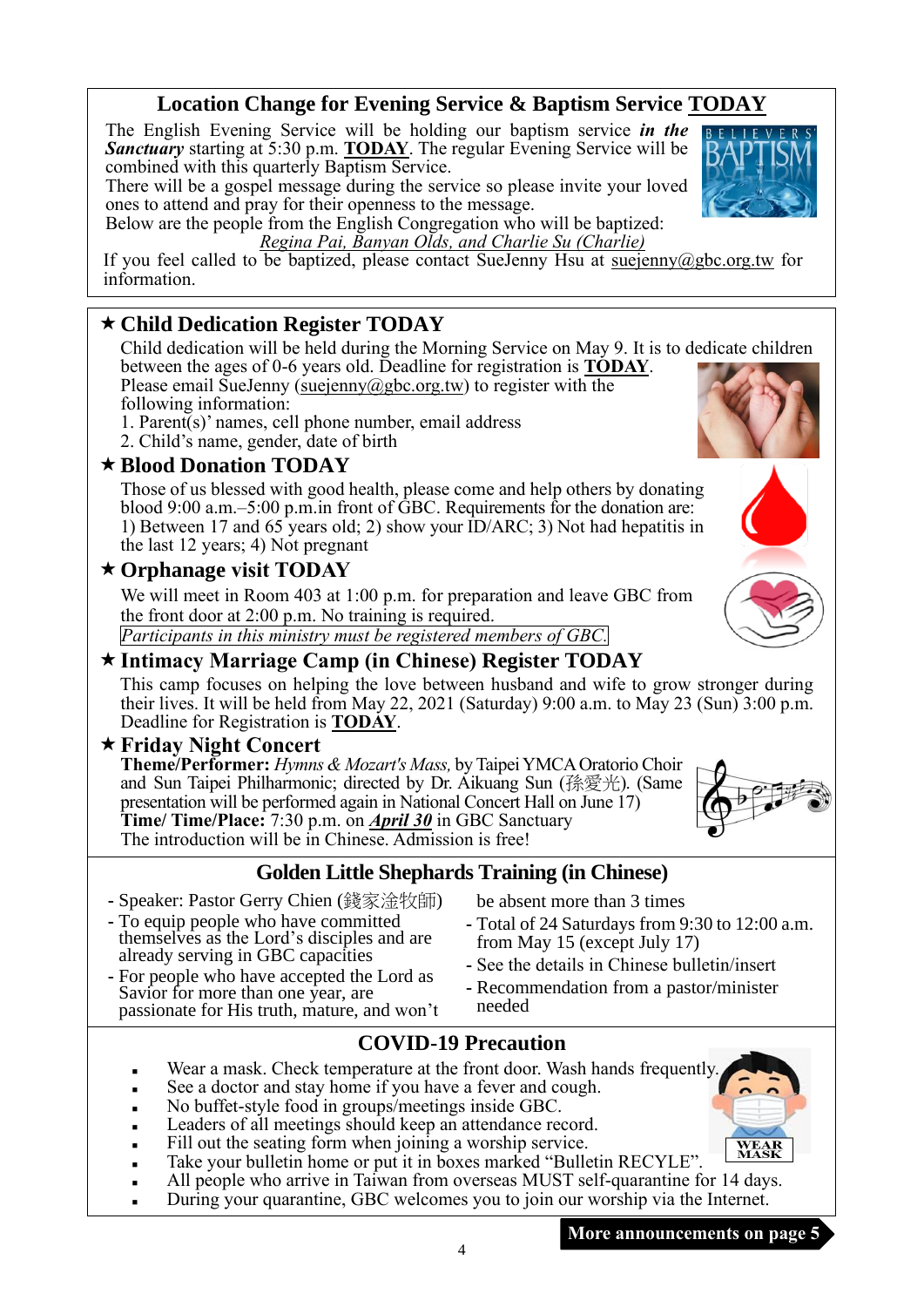# **Mabuhay Fellowship**



Today, April 25, at 2 p.m. in Basement Room B05, the Mabuhay Fellowship will have a Tagalog Bible study. All Tagalog-speaking nationals are welcome.

The Mabuhay Fellowship comprises Filipinos aiming to share God's love and light through worship, prayer, Bible study, fellowship, gospel sharing, and ministry.

## **Young Adults Fellowship: Next Meeting on May 1**

Young Adults Fellowship is for young adults from the age of 20-35 to study God's Word and fellowship together. It meets *1 st and 3rd Saturdays from 4:30 to 6:00 p.m.* in WanFu 22 (next to GBC building). The next meeting is on *May 1.* Please join the Fellowship directly.



Contact Minister Kevin Wang at kevin@gbc.org.tw if you need more information.

- **Evergreen Bilingual Fellowship:** Evergreen Fellowship meets every Saturday night from 6:00 to 8:00 p.m. in GBC Room 401. To join, please email: [wistlesliang@hotmail.com.](mailto:wistlesliang@hotmail.com)
- Contact secretary SueJenny Hsu [\(suejenny@gbc.org.tw;](mailto:suejenny@gbc.org.tw) 2362-5321 ext 136) for the matters below: ★ Baptism: GBC holds baptism services in the Sanctuary during the Evening Service from 5:30 p.m. on the last Sundays of January, April, July, and October. Our next baptism is today and then July 25.
	- **Personal Information Changed?** If you want GBC to keep your updated information, such as a new phone number or new address, please provide us with your new information so that GBC can contact you or send you such things as birthday cards and offering receipts.
	- **Marriage-Related Services:** GBC provides marriage-related services (counseling on marriage problems/questions, pre-marital counseling…..) for registered members.

| <b>English Congregation Leaders</b>                                                                                                                                                                                                                                                                                                                                                                                                                                                                                                                    |                                                                                                                                                                                                                                                                                                                                                                                                                               |                                                                                                                                                                                                                                                                                                                                                                                                                                                                                                          |                                                                                                                                                                                                                                                                                                                                                                                              |                                                                                                                                                                                                                                                                                                                      |
|--------------------------------------------------------------------------------------------------------------------------------------------------------------------------------------------------------------------------------------------------------------------------------------------------------------------------------------------------------------------------------------------------------------------------------------------------------------------------------------------------------------------------------------------------------|-------------------------------------------------------------------------------------------------------------------------------------------------------------------------------------------------------------------------------------------------------------------------------------------------------------------------------------------------------------------------------------------------------------------------------|----------------------------------------------------------------------------------------------------------------------------------------------------------------------------------------------------------------------------------------------------------------------------------------------------------------------------------------------------------------------------------------------------------------------------------------------------------------------------------------------------------|----------------------------------------------------------------------------------------------------------------------------------------------------------------------------------------------------------------------------------------------------------------------------------------------------------------------------------------------------------------------------------------------|----------------------------------------------------------------------------------------------------------------------------------------------------------------------------------------------------------------------------------------------------------------------------------------------------------------------|
|                                                                                                                                                                                                                                                                                                                                                                                                                                                                                                                                                        |                                                                                                                                                                                                                                                                                                                                                                                                                               | English Pastor: Nick Brideson                                                                                                                                                                                                                                                                                                                                                                                                                                                                            |                                                                                                                                                                                                                                                                                                                                                                                              |                                                                                                                                                                                                                                                                                                                      |
| <b>Pastor Nick Brideson</b>                                                                                                                                                                                                                                                                                                                                                                                                                                                                                                                            | Minister Priscilla Liao                                                                                                                                                                                                                                                                                                                                                                                                       |                                                                                                                                                                                                                                                                                                                                                                                                                                                                                                          | Minister Kevin Wang                                                                                                                                                                                                                                                                                                                                                                          |                                                                                                                                                                                                                                                                                                                      |
| <b>Adult Education</b><br>/Mission                                                                                                                                                                                                                                                                                                                                                                                                                                                                                                                     | AM Worship                                                                                                                                                                                                                                                                                                                                                                                                                    | Children's<br>Education/Caring                                                                                                                                                                                                                                                                                                                                                                                                                                                                           | PM Worship                                                                                                                                                                                                                                                                                                                                                                                   | Youth/Fellowship                                                                                                                                                                                                                                                                                                     |
| <b>Adult Education</b><br>Nick Brideson<br>nick@gbc.org.tw<br><b>Foreign Mission:</b><br><b>Medical/Dental Team</b><br>Armand Lim<br>rmanlim@yahoo.com<br><b>VBS</b> Team<br>Priscilla Liao<br>priscilla@gbc.org.tw<br><b>Taiwan Mission:</b><br><b>TaiTung Team</b><br>Cherrie Gow Lim<br>cvgow@yahoo.com<br><b>Orphanage Ministry</b><br>Julie Chen<br>yuling0914@gmail.com<br><b>NTU Friday English</b><br><b>Conversation Group</b><br>Roy Treurnicht<br>roytreur@gmail.com<br><b>Ethiopian Students Group</b><br>Abex Tesfave<br>abex98@gmail.com | <b>Morning Music</b><br>Cherrie Gow Lim<br>cvgow@yahoo.com<br><b>Morning Greeters</b><br>Chien Ferng<br>cferng@gmail.com<br><b>Adult Choir</b><br><b>Hand Bell Choir</b><br>Juliet Jao<br>lenyinjao@gmail.com<br><b>Hallel Singers</b><br>Cherrie Gow Lim<br>cvgow@yahoo.com<br><b>Morning Fellowship Tea</b><br>Yuri Shih<br>yuchen phone@hotmail.com<br><b>Morning Multimedia</b><br>Vicky Lin<br>gbcmorningmedia@gmail.com | <b>Cryroom Children's</b><br><b>Care Ministry</b><br>Abby Tu<br>abbbytu@gmail.com<br><b>AWANA Preschool</b><br>Joanna Peng<br>Joanna1285@hotmail.com<br><b>AWANA Spark Group</b><br>Crystal Turner<br>elisayeh@yahoo.com<br><b>AWANA T&amp;T Group</b><br>Ming Lai<br>minglai $88$ @gmail.com<br><b>Prayer Ministry</b><br>Priscilla Liao<br>$priscilla(\partial gbc.org.tw)$<br><b>Hospital Visitation</b><br>Amanda Lou<br>lou.amanda@gmail.com<br><b>Small Groups</b><br>Women<br>General<br>Ministry | <b>Evening Music Team</b><br>Alex Chen<br>gbceworshipteam@gmail.com<br><b>Evening Greeters</b><br>Vicky Kuo<br>asiaglobe999@gmail.com<br><b>Evening Multimedia</b><br><b>Grant Burgess</b><br>grantburgess@live.co.za<br><b>Evening Tea / Baptism</b><br><b>Celebration Fellowship</b><br>Michelle Cheng<br>yealincheng@yahoo.com<br><b>Baptism Support</b><br>Aline Kao<br>aline@gbc.org.tw | <b>Trinity Youth</b><br>(Grade 7 and<br>above)<br>Grant & Kirsten<br><b>Burgess</b><br>grantburgess@live.co.za<br><b>Mabuhay Fellowship</b><br>Ava Zamora<br>avazam@yahoo.com<br><b>Young Adults</b><br>Fellowship<br>Kevin Wang<br>kevin@gbc.org.tw<br><b>Small Groups</b><br>Youth<br><b>Students</b><br>Parenting |
| <b>Secretarial staff</b><br>SueJenny Hsu<br>suejenny@gbc.org.tw                                                                                                                                                                                                                                                                                                                                                                                                                                                                                        | Aline Kao<br>$aline(\omega gbc.org.tw)$                                                                                                                                                                                                                                                                                                                                                                                       | <b>Deacon</b><br>Michael Huang<br>mhuang500@yahoo.com                                                                                                                                                                                                                                                                                                                                                                                                                                                    |                                                                                                                                                                                                                                                                                                                                                                                              | <b>Alternate Deacon</b><br>Armand Lim<br>rmanlim@yahoo.com                                                                                                                                                                                                                                                           |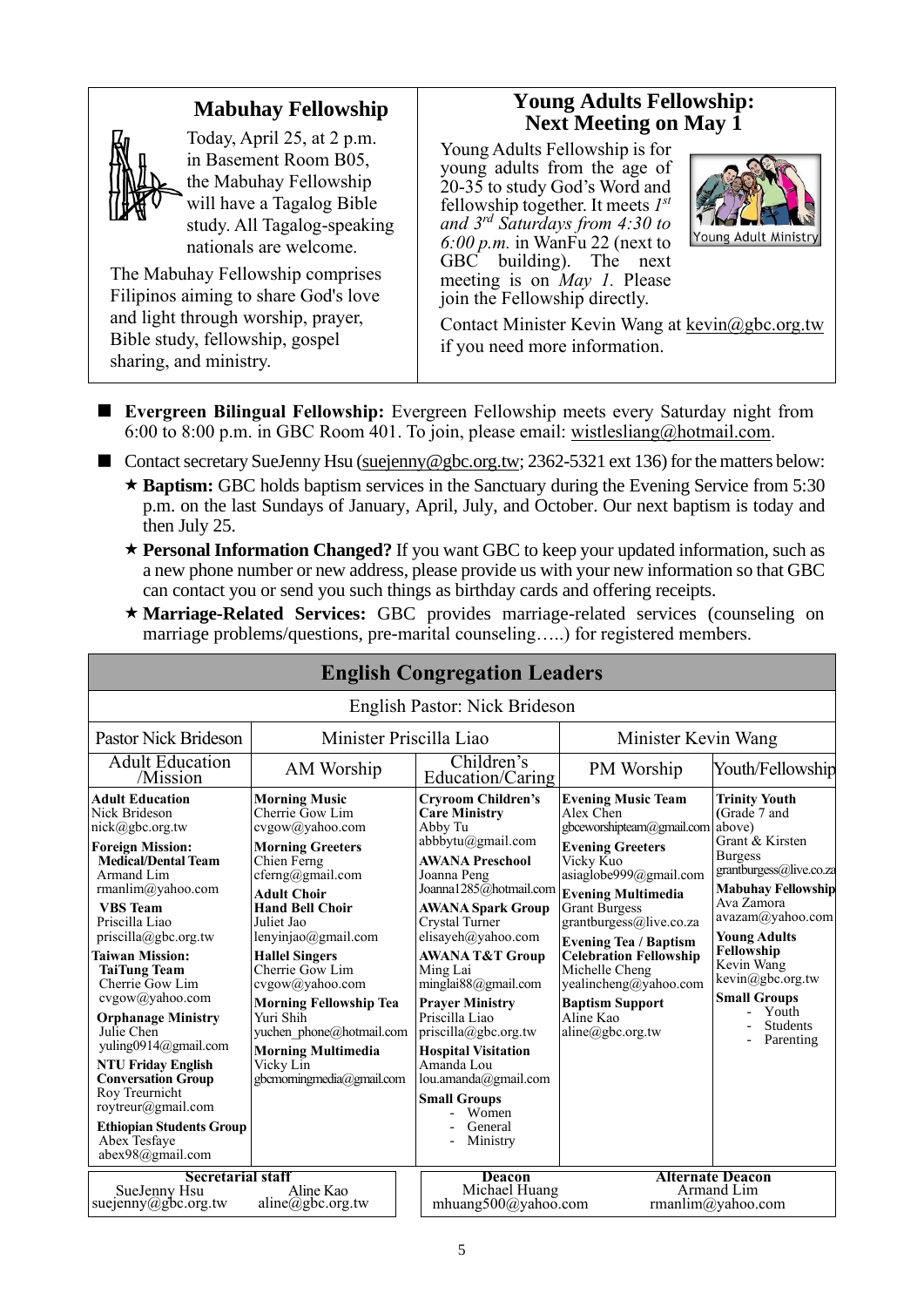| $\star\star$ Sunday School Information – Join a class directly $\star\star$ |                          |                                                                                                        |                        |            |  |  |
|-----------------------------------------------------------------------------|--------------------------|--------------------------------------------------------------------------------------------------------|------------------------|------------|--|--|
| <b>Class</b>                                                                |                          |                                                                                                        | Time & Room            |            |  |  |
| <b>Beginning Christian Life</b>                                             |                          | To go to both the Calvary and Mount of Olive rooms:<br>take the stairs by the front desk, 2.5th floor. |                        |            |  |  |
| Alpha – New and non-Christians                                              |                          | 11:30 a.m.                                                                                             | <b>Calvary Room</b>    |            |  |  |
| Christianity 101 - required for baptism                                     |                          | $11:30$ a.m.                                                                                           | <b>Mount of Olives</b> |            |  |  |
| <b>Maturing Christians</b>                                                  |                          |                                                                                                        |                        |            |  |  |
|                                                                             |                          | 9:00 a.m.                                                                                              | <b>Mount of Olives</b> |            |  |  |
|                                                                             |                          |                                                                                                        | Room B03 - in Bahasa   |            |  |  |
|                                                                             |                          |                                                                                                        | Room B04               |            |  |  |
| <b>Bible Studies for Life</b>                                               |                          | $11:30$ a.m.                                                                                           | Room B05               |            |  |  |
|                                                                             |                          |                                                                                                        | WanFu 22A              |            |  |  |
|                                                                             |                          |                                                                                                        | WanFu 22C              |            |  |  |
|                                                                             |                          | $2:30$ p.m.                                                                                            | Room 305               |            |  |  |
|                                                                             |                          | $4:00$ p.m.                                                                                            | Room 305               |            |  |  |
| <b>Bible Interpretation</b>                                                 |                          | $3:00$ p.m.                                                                                            | Room 306               |            |  |  |
| <b>Youth: Gracde 7 and above</b>                                            |                          |                                                                                                        |                        |            |  |  |
| <b>Bible Studies for Life</b>                                               |                          | 11:30 a.m.                                                                                             | Room 405               |            |  |  |
| <b>Children</b>                                                             |                          |                                                                                                        |                        |            |  |  |
| Nursery - Age 3 and under                                                   |                          | $11:20$ a.m. $-12:50$ p.m.                                                                             | Kindergarten           |            |  |  |
| Preschool - Age 3 to 5                                                      |                          | 11:40 a.m. - 12:40 p.m.                                                                                | Room 403               |            |  |  |
| AWANA - Kindergarten (大班) to Grade 6                                        |                          | $11:30$ a.m. $-1:00$ p.m.                                                                              | Rooms 401 / 404        |            |  |  |
| $\star \star$ Fellowships – Join a fellowship directly $\star \star$        |                          |                                                                                                        |                        |            |  |  |
| Fellowship                                                                  |                          | <b>Time</b>                                                                                            |                        | Location   |  |  |
| Mabuhay                                                                     | Sundays 2:00 - 4:00 p.m. |                                                                                                        |                        | <b>B05</b> |  |  |
| Young Adults (20 - 35 y.o.)                                                 |                          | 1st & 3rd Saturdays 4:30 - 6:00 p.m.                                                                   |                        | WanFu 22   |  |  |

| $\star \star$ Small Groups – Contact the leader to join $\star \star$<br>If you are interested in starting a new group, please contact Minister Priscilla Liao at priscilla@gbc.org.tw. |                                                 |                                                        |                                                           |
|-----------------------------------------------------------------------------------------------------------------------------------------------------------------------------------------|-------------------------------------------------|--------------------------------------------------------|-----------------------------------------------------------|
| <b>Type</b>                                                                                                                                                                             | <b>Name</b>                                     | Day/Time                                               | <b>Location/Contact Emails</b>                            |
| <b>Students</b>                                                                                                                                                                         | NTU Friday English<br><b>Conversation Group</b> | Friday<br>$12:20 - 1:10$ pm                            | NTU<br>roytreur@gmail.com                                 |
|                                                                                                                                                                                         | <b>International Students Group</b>             | Friday<br>$7:30 - 9:00 \text{ pm}$                     | WanFu 22A<br>cesaledro57@gmail.com                        |
| Language/<br>Nationality                                                                                                                                                                | <b>Ethiopian Students Group</b>                 | Sunday<br>$7:00 - 9:00 \text{ pm}$                     | Room $307$<br>$abex98$ @gmail.com                         |
| Parenting                                                                                                                                                                               | Parenting Group                                 | $\frac{2^{nd} \& 4^{th}$ Sunday<br>11:30 am - 12:30 pm | GBC Room 402<br>rod syverson@hotmail.com                  |
|                                                                                                                                                                                         | Salt & Light                                    | Sunday<br>$1:30 - 3:00$ pm                             | <b>GBC Mount of Olives Room</b><br>paulhan2908@gmail.com  |
|                                                                                                                                                                                         | Bilingual Interpretation Group                  | Sunday<br>$3:00 - 5:00$ pm                             | GBC Room 303<br>cfindler@yahoo.com                        |
|                                                                                                                                                                                         | Crown of Beauty                                 | Saturday<br>$2:00 - 4:00$ pm                           | <b>GBC</b> Mount of Olives Room<br>clemence4261@gmail.com |
| General                                                                                                                                                                                 | Thursday Night Bible<br><b>Study Group</b>      | Thursday<br>$7:30 - 9:00$ pm                           | GBC Room 301<br>rod syverson@hotmail.com                  |
|                                                                                                                                                                                         | NanGang Bible<br><b>Study Group</b>             | Friday<br>$7:00 - 9:30$ pm                             | NanGang<br>sagitamaria@gmail.com                          |
|                                                                                                                                                                                         | YungHe Bible Study Group                        | Friday<br>$7:00 - 8:30$ pm                             | YungHe<br>yedukondaluster@gmail.com                       |
|                                                                                                                                                                                         | HsinChu Bible Study Group                       | Friday<br>$7:30 - 8:45$ pm                             | HsinChu<br>rmanlim@yahoo.com                              |
| Ministry                                                                                                                                                                                | <b>Hospital Visitation Group</b>                | Thursday<br>$1:30 - 2:30$ pm                           | Near GBC<br>lou. amanda@gmail.com                         |